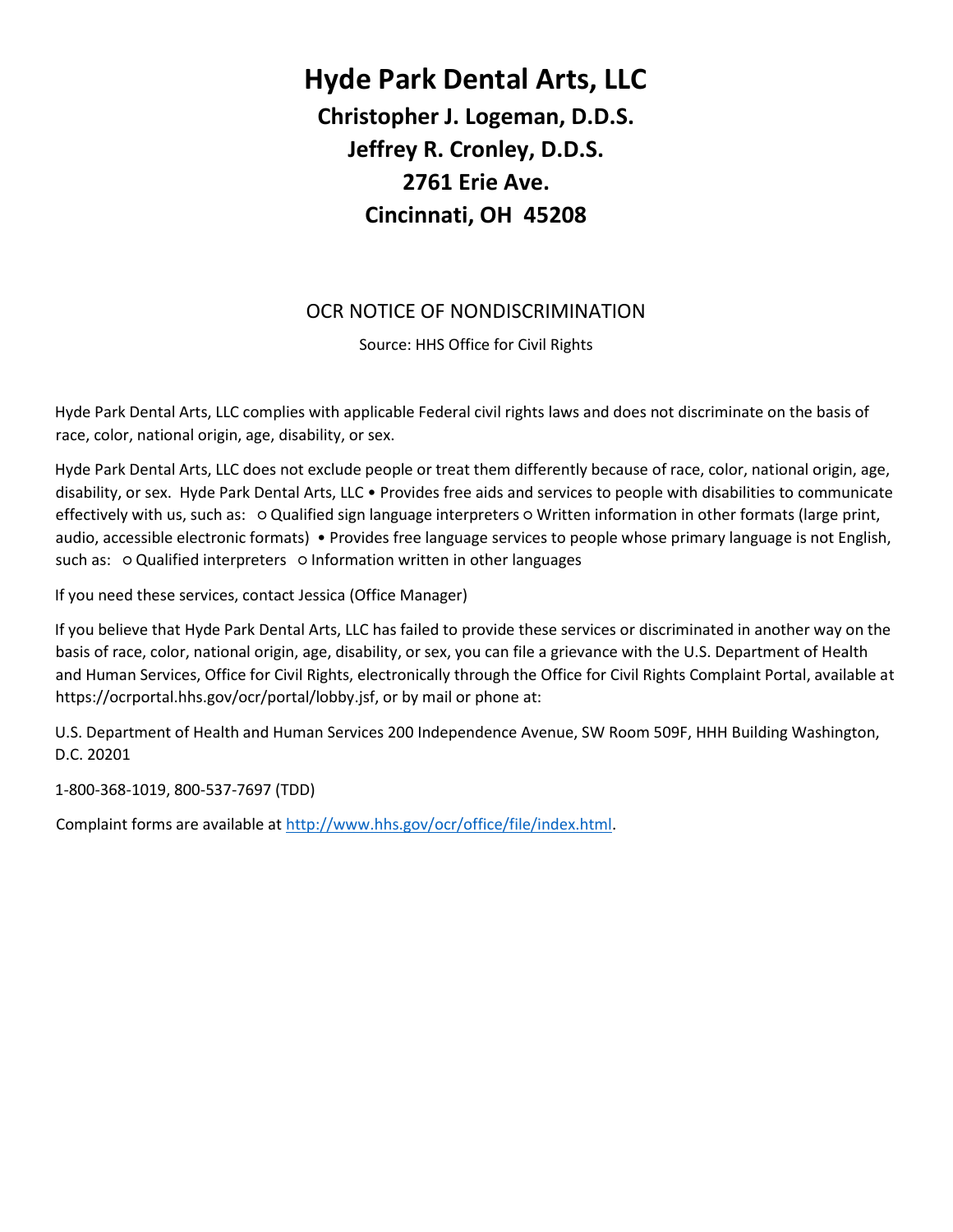We will take reasonable steps to provide free-of-charge language assistance services to people who speak languages we are likely to hear in our practice and who don't speak English well enough to talk to us about the dental care we are providing.

Spanish: Tomaremos acciones razonables para proporcionar servicios de asistencia lingüística gratuitos a aquellas personas cuyo lenguaje escuchemos frecuentemente en nuestro consultorio y que no hablen un inglés lo suficientemente bueno como para hablar con nosotros sobre el servicio odontológico que suministramos.

Chinese: 我们将有序地做到提供免费的语言服务使我们能听懂英语不好的人向我们咨询有关牙齿护理

German: Wir werden angemessene Schritte unternehmen, um denen eine gebührenfreie Sprachunterstützung zu bieten, die Sprachen sprechen, die wir möglicherweise in unserer Praxis hören, die aber kein Englisch sprechen, das gut genug ist, um mit uns über die Zahnpflege zu sprechen, die wir anbieten.

وف نقوم باتخاذ خطوات معقولة من أجل توفير خدمات المساعدة اللغوية بدون تكلفة للأشخاص الذين يتحدثون لغات أخرى من المرجح أن نستمع إليهاس Arabic: .خلال ممارستنا والذين لا يتقنون تحدث الإنجليزية بشكل جيد يمكنهم من التحدث إلينا فيما يتعلّق برعاية الأسنان التي نقدمها ي

Pennsylvanian Dutch: Mir zelle unser Beschtes browiere fer Hilf griege fer ennich ebber as Druwwel hett fer verschtehe was mer an schwetze is in Englisch weeich Zaahdokteres do. Die Hilf, as mer aabiede kennt, deet nix koschte.

Russian: Мы принимаем необходимые меры, чтобы предоставить бесплатные услуги переводчика для общения на языках, с которыми мы сталкиваемся в нашей практике с клиентами, которые не владеют английским языком достаточно, чтобы обсудить с нами стоматологическое обслуживание, которое мы предоставляем.

French: Nous prendrons les mesures raisonnables pour fournir des services d'assistance linguistique gratuits pour les individus qui parlent des langues que nous sommes susceptibles d'entendre durant nos séances et qui ne parlent pas suffisamment bien l'anglais pour discuter avec nous concernant les soins dentaires que nous fournissons.

Vietnamese: Chúng tôi sẽ thực hiện các bước cần thiết để cung cấp dịch vụ hỗ trợ ngôn ngữ miễn phí cho những người giao tiếp bằng những ngôn ngữ mà chúng tôi có thể nghe thấy tại phòng khám của mình và cho những người không có đủ trình độ tiếng Anh để thảo luận về dịch vụ chăm sóc nha khoa mà chúng tôi đang cung cấp.

Cushite: Wayita hojjii keenyatti Afaanota garaa garaagaraa namoota dubbatani fi tajaajila yaalaa nuti kenninuuf kan nu dandeessisu namoota dandeettii Aaan Ingilliffaa gahaa ta'e hin qabneef deeggarsa afaanii kanfaltii irraa bilisa ta'e kennuudhaaf tarkaanfii bu'a qabeessa ta'e ni fudhanna.

Korean: 저희는 적절한 조치를 통하여 언어 지원 서비스를 무료로 제공할 것입니다. 다만, 실제로 저희에게 관심이 있는 언어를 쓰지만 저희 치아 관리 서비스에 대해 의견을 줄 수 있을 만큼 영어로 의사소통이 원활하지 않는 경우로 한정합니다

Italian: Adotteremo le misure ragionevoli per fornire servizi di assistenza linguistica gratuiti a coloro che parlano lingue che sentiamo spesso sul posto di lavoro e che non parlano inglese abbastanza bene da poter discutere della cura dentale che stiamo fornendo.

Japanese: 実際に練習の中で耳にするく可能性がある言語を話す人々で、弊社が提供している歯科治療について、英語が そ れほど上手でない人々に、無償の言語支援サービスを提供するために合理的な措置を講じるつもりです。

Dutch: We zullen redelijke stappen ondernemen om kosteloze taaldiensten te verstrekken aan personen die talen spreken die we doorgaans in onze praktijk horen en die niet goed genoeg Engels spreken om te kunnen praten over de tandheelkundige zorg die we leveren.

Ukrainian: Ми вживаємо необхідні заходи, щоб надати безкоштовні послуги перекладача для спілкування мовами, з якими ми стикаємось в нашій практиці з клієнтами, які не володіють англійською мовою достатньо, щоб обговорити з нами

стоматологічні послуги, які ми надаємо.